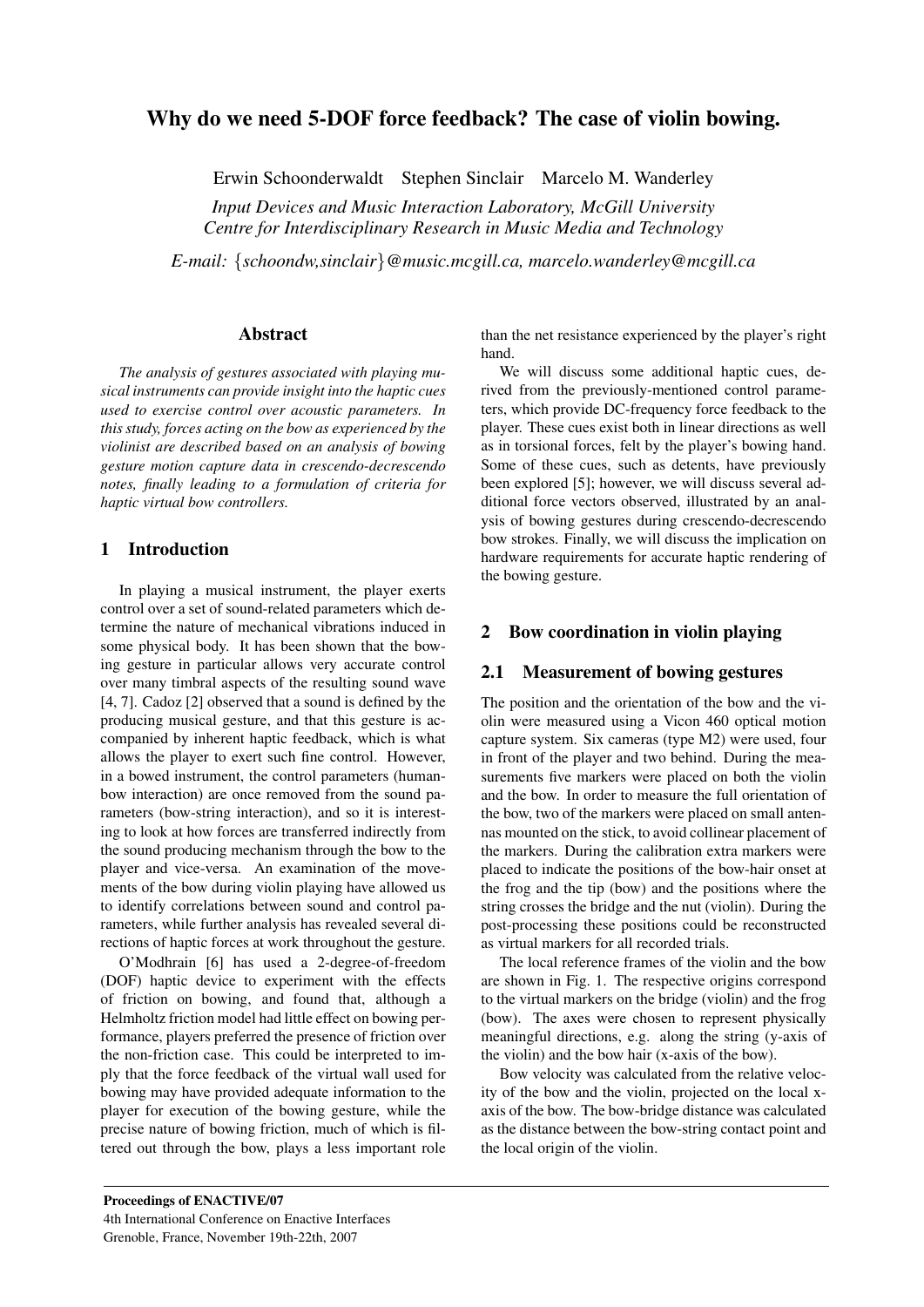

Figure 1: Local reference frames of the violin and the bow. The bow angles skewness (yaw), pitch and tilt (−roll) correspond to the orientation of the bow relative to the violin.

The bow angles (skewness, pitch and tilt) were calculated from the orientation of the bow relative to the violin. In the chosen geometrical representation of the violin and the bow, these angles have a direct relationship with the Tait-Bryan (or Euler) angles, obtained by respective rotations around the z-axis (yaw), y-axis (pitch) and x-axis (roll) in the local frame of reference (in this case the bow, with the orientation of the violin as starting point). The bow angles are then defined as follows: skewness (angular deviation of the bowing direction) equals yaw, pitch (angle associated with string crossings) equals pitch, and tilt (tipping of the bow, so that the bow hair is no longer flat on the string) is defined as negative roll. According to the latter definition tilt is positive when the stick is rotated away from the player, which is normal in violin playing.

Bow force was measured using a custom made sensor mounted at the frog of the bow. The sensor consisted of a spring leaf equipped with strain gages on both sides. The sensor was mounted so that the spring leaf was pressed against the bow hair, measuring the flex of the bow hair. The sensors' output signal was calibrated by pressing the bow on a calibrated force transducer at different bow positions. A calibration function was fitted to these measurements, yielding the coefficients needed to calculate the bow force as a function of bow position.

Mocap data was recorded at a frame rate of 250 Hz. The force sensor signal was measured at a sample rate of 10 kHz on a different computer. The measurements were synchronized by generating a pulse at the start of each trial using a pushbutton. The pulse was recorded in separate channels on both devices, enabling a posteriori alignment of the data.



Figure 2: Coordinated change of the main bowing parameters during crescendo-decrescendo tones (downup): (a) bow velocity, (b) bow-bridge distance, and (c) bow force. Bow position and dynamic level is indicated above the panels. The change in bowing direction (from down to up) is indicated by the dashed vertical line.

### 2.2 Crescendo and decrescendo notes

Crescendo and decrescendo notes form a good example of the coordination of bowing parameters [1]. An increase of the perceived loudness of a tone mainly involves two factors: (1) an increase of the amplitude of string vibration, and (2) reinforcement of the higher harmonics of the tone (timbre). In terms of bowing parameters the first is achieved by increasing bow velocity and/or decreasing bow-bridge distance (the amplitude of the string vibration is proportional to  $v_B/\beta$ , while the second is mainly achieved by increasing bow force.

In practice, a change of dynamic is mostly a combined effect of changes of these bowing parameters. This is clearly illustrated in the following example. A violinist (advanced music student) was asked to play a series of long crescendo-decrescendo notes, first downup (crescendo during down bow) and then up-down (crescendo during up bow). All notes were played using the entire length of the bow. In Fig. 2 the bow velocity (a), bow-bridge distance (b) and bow force (c) are shown for one down and up bow somewhere in the middle of the series of notes. It can be seen that the bow velocity was low in the beginning of the down bow (pp) and increased until the change of bowing direction (ff). The up bow started with a high bow velocity (ff) and decreased towards the end of the note (pp). Simultaneous with the increase of velocity during the down bow, the bow was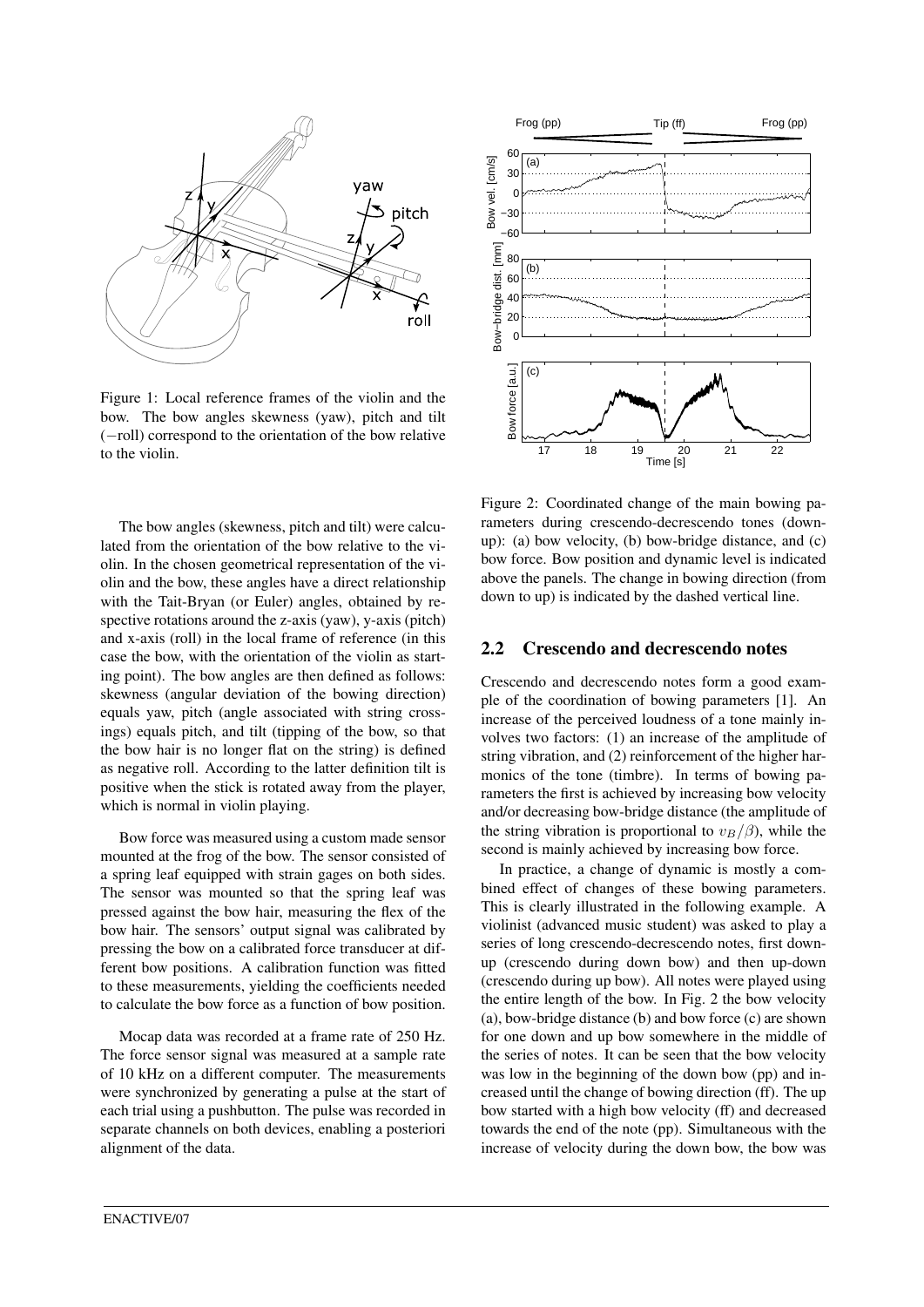

Figure 3: Bow angles during crescendo-decrescendo (down-up): (a) skewness, and (b) bow tilt. The change in bowing direction is indicated by the dashed vertical line.

moved closer to the bridge and the bow force was increased. During the up bow (decrescendo) the bowing parameters changed in the opposite direction.

Figure 3 shows bow skewness and tilt during the same bow stroke. Arguably, tilt has less influence on the sound than the above-mentioned main bowing parameters (see e.g. Schoonderwaldt et al. [8]) and skewness has acoustically at most a deteriorating effect on the sound. However, as *control* parameters they can play a considerable role in violin playing. In Fig. 3 (a) it can be seen that the skewness was mostly positive during both the down and the up bow, i.e., the bow was angled away from the player. This causes a drift of the contact point, due to the stick-slip interaction between the bow and the string, facilitating the (continuous) change of the bowbridge distance.

Also, the bow tilt (Fig. 3 (b)) was changed during the bow stroke, apparently in coordination with bow force. The relation can be explained as follows: in order to play softly close to the frog, tilting the bow facilitates the control of bow force as a smaller portion of the bow hair is in contact with the string. As a result the bow becomes more compliant reducing the effect of small bowing inconsistencies. However, at the tip, a high bow force is more easily obtained with the hair flat on the string.

Figure 4 shows the crescendo-decrescendo in opposite bowing direction (up-down). Comparison with Fig. 2 reveals that a similar strategy was used to achieve the changes in dynamic: the bowing parameters show the same trend except that the bow velocity is opposite in sign. In contrast, the control parameters shown in Fig. 5 were markedly different than the control parameters in the opposite bowing direction (Fig. 3). The skewness (Fig. 5 (a)) was negative (angled towards the player) for the same reason as before: the direction of the drift of the contact point changes with bowing direction. This



Figure 4: Coordinated change of main bowing parameters during crescendo-decrescendo tones (up-down): (a) bow velocity, (b) bow-bridge distance, and (c) bow force.

is a strong indication that skewness—in these particular cases—was used as a control parameter to facilitate a continuous change of bow-bridge distance.

A different behaviour of bow tilt (Fig. 5 (b)) was also observed: in the second example, the tilt angle was overall much smaller. Only close to the frog the bow was slightly tilted, in this case probably to facilitate the bow change. The relation with bow force is less important here, as it is much easier to exert a high bow force close to the frog.

# 3 Forces acting on the bow as felt by the player

The forces exerted on the player's bowing hand during crescendo can be decomposed into Cartesian force vectors as seen in Figure 1. As described in section 2.1, the bow may be oriented in space according to three axes: pitch, yaw, and roll. Each of these orientations may be associated with a torque felt by, and exerted by, the player.

During a bow stroke, there is a non-zero net displacement of the string in the direction of bowing (x-axis), due to static and dynamic friction. This friction is modulated by the bow pressure, which is a downward force (z-axis). This is complemented by the string's upward normal and spring constant which counters the force of gravity and reacts to the bow pressure.

However, since the bow's frog lies some distance from the bow-string contact point, the downward bow